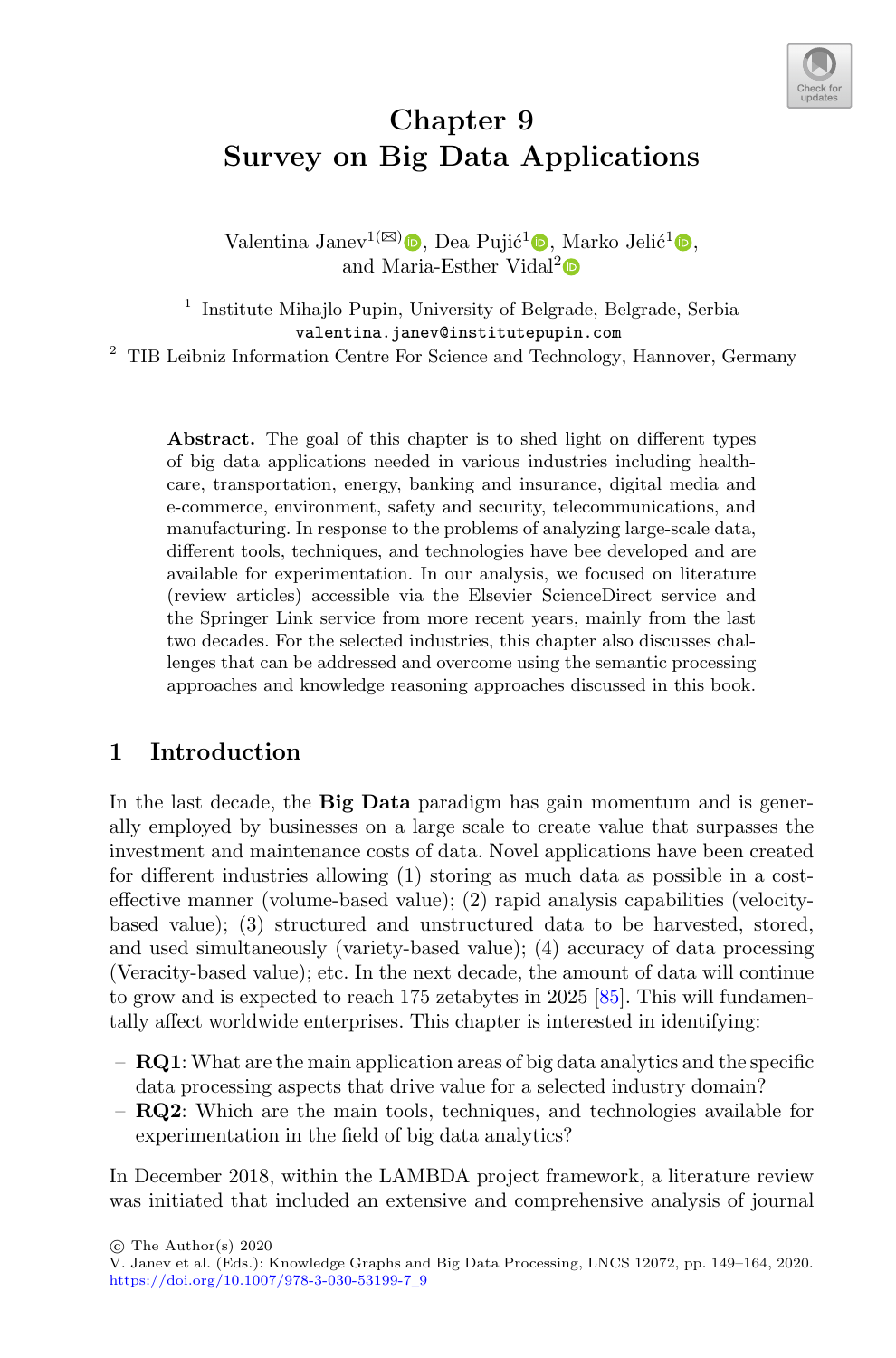#### 150 V. Janev et al.



<span id="page-1-3"></span>**Fig. 1.** Research methodology

articles from available sources such as  $(1)$  $(1)$  $(1)$  the Elsevier ScienceDirect service<sup>1</sup> and (2) the Springer Link service[2](#page-1-1). Elsevier ScienceDirect is a website which provides subscription-based access to a large database of scientific and medical research. It hosts over 12 million pieces of content from 3,500 academic journals and 34,000 e-books. SpringerLink is the world's most comprehensive online collection of scientific, technological and medical journals, books and reference works printed from Springer-Verlag. In parallel, the market of available commercial and open-source tools was surveyed and monitored<sup>[3](#page-1-2)</sup>. As **Big Data** is a very active area of research nowadays, we are also involved in analysis of different industry cases studies, as is presented in the research methodology depicted in Fig. [1.](#page-1-3) This chapter outlines the methodology and the process of selecting articles relevant for our research (see Sect. [2\)](#page-1-4) and discusses the main research trends in big data applications in different industries (Sect. [3\)](#page-4-0). In order to answer the second research question, the authors established the catalog of big data tools that is available at the LAMBDA project web page<sup>[4](#page-1-5)</sup>.

## <span id="page-1-4"></span>**2 Literature Review**

This section presents the literature review approach that was adopted in order to identify the relevant application areas of big data technologies. In April 2020, a simple keyword based query on term *Big Data Analytics* returns:

– 180,736 results in ScienceDirect (or 3% more than in December 2019, 174,470 results), 10,042 of them review articles, where the oldest 2 papers are from 1989 and discuss the challenges to computational science and use of supercomputers for conducting experiments in key scientific and engineering areas such as

<span id="page-1-0"></span> $1$  [https://www.sciencedirect.com/.](https://www.sciencedirect.com/)

<span id="page-1-1"></span><sup>2</sup> [https://link.springer.com/.](https://link.springer.com/)

<span id="page-1-2"></span><sup>3</sup> [https://project-lambda.org/D2.1.](https://project-lambda.org/D2.1)

<span id="page-1-5"></span><sup>&</sup>lt;sup>4</sup> [https://project-lambda.org/tools-for-experimentation.](https://project-lambda.org/tools-for-experimentation)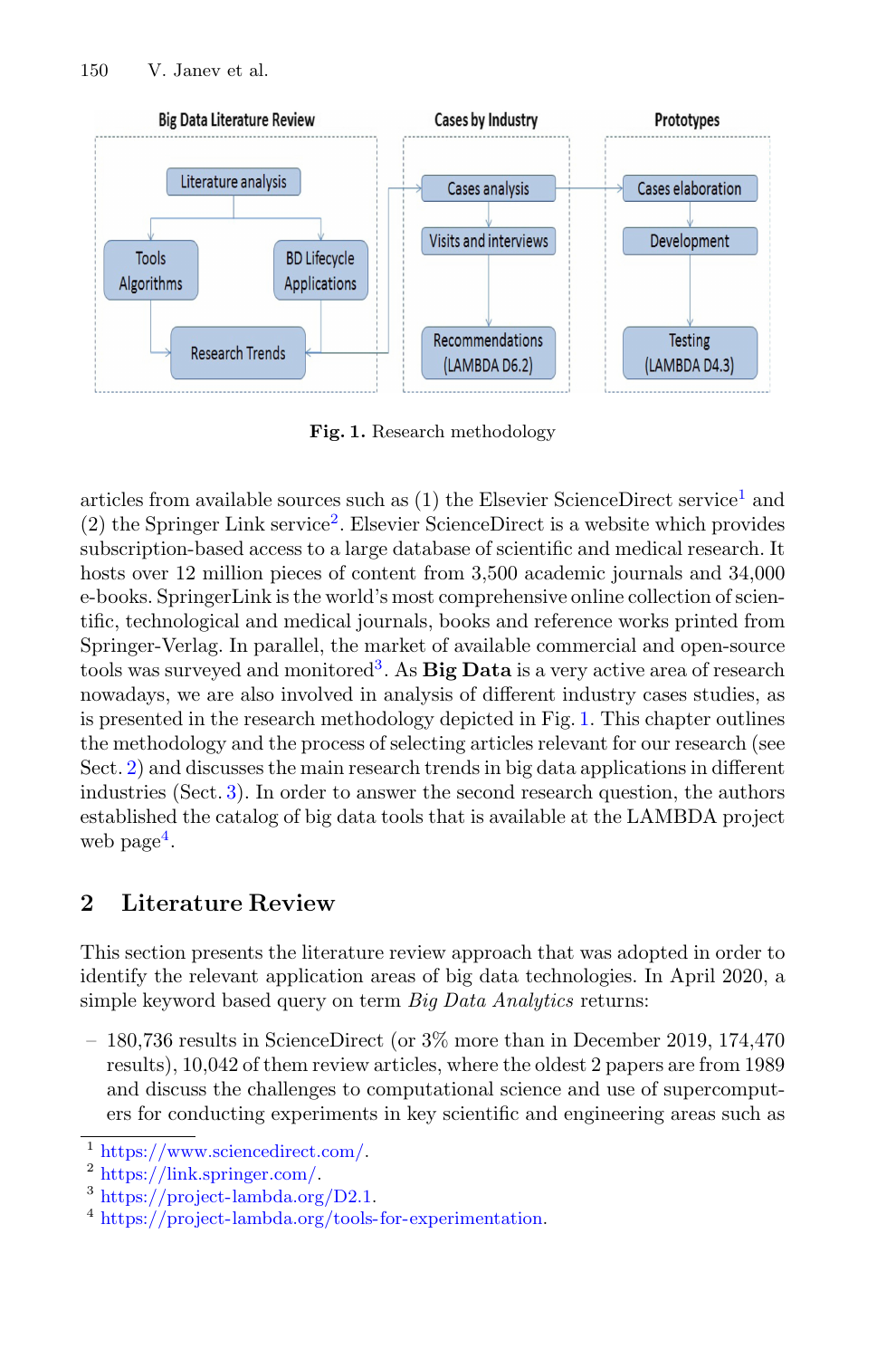atmospheric science, astronomy, materials science, molecular biology, aerodynamics, and elementary particle physics [467];

– 40,317 results in SpringerLink (or 7% more than in December 2019, 33,249 results), where the oldest publications dating from 1950s are related to mathematics.

**Big Data Analytics** is a broad topic that, depending on the objectives of the research, can be linked on the one hand to data science and machine learning, and on the other to data and software engineering. Being interested in the role that analytics plays in business strategy, we limited our search to articles in the domain of business intelligence. Business intelligence entails the analysis of past and present data to create actionable insights for informed decision-making. Thus, the search for *review articles* linked to **Big Data Analytics** and **Business Intelligence** leads to 615 articles. The number is even smaller if we are looking for **Business Intelligence** (BI) and **NoSQL** solutions– see Table [1.](#page-2-0) That means that the concept of **Business Intelligence** still prevails in the scientific literature but is based on relational database-driven applications. Further on, looking for the year of publication, the authors have found that there are articles from the 1930s also linked to the topic **Big Data** albeit mainly related to medical studies. In our analysis, we focused on review articles from more recent years, mainly from the last two decades.

| Keywords                  | 1995-1999 | $2000 - 2005$ | 2006–2009 | $2010 - 2015$ | 2016-2020 | Total  |
|---------------------------|-----------|---------------|-----------|---------------|-----------|--------|
| <b>BDA</b>                | 388       | 718           | 1349      | 2190          | 4,605     | 10,042 |
| BDA and BI                | 12        | 15            | 45        | 80            | 437       | 615    |
| BDA and BI<br>and NoSQL   |           |               |           | 3             | 31        | 35     |
| BDA and Apps<br>and NoSQL |           |               |           | 8             | 46        | 54     |

<span id="page-2-0"></span>**Table 1.** Number of review articles in ScienceDirect database

Hence, in order to identify the main application area, we first identified journals (using ScienceDirect service) that most frequently publish research articles about **Big Data Analytics**, **Business Intelligence**, and **Applications** in **Industry**. ThetTable below points to a number of articles published in international journals between 2015 and 2019, as well as the journals relevant for the search criteria. What can be noticed is that there are three times more articles related to **Big Data and Applications**, then to **Big Data Analytics and Applications**. The number of retrieved results is drastically smaller if we introduce the topic '**Business Intelligence**'.

Some of the journals listed in Table [2](#page-3-0) refer to scientific fields that are not in direct relation to the research conducted in the LAMBDA project, such as Nuclear Physics and Astrophysics, Materials Science, Construction and Architecture, Chemistry and Chromatography. Big data research is conducted in these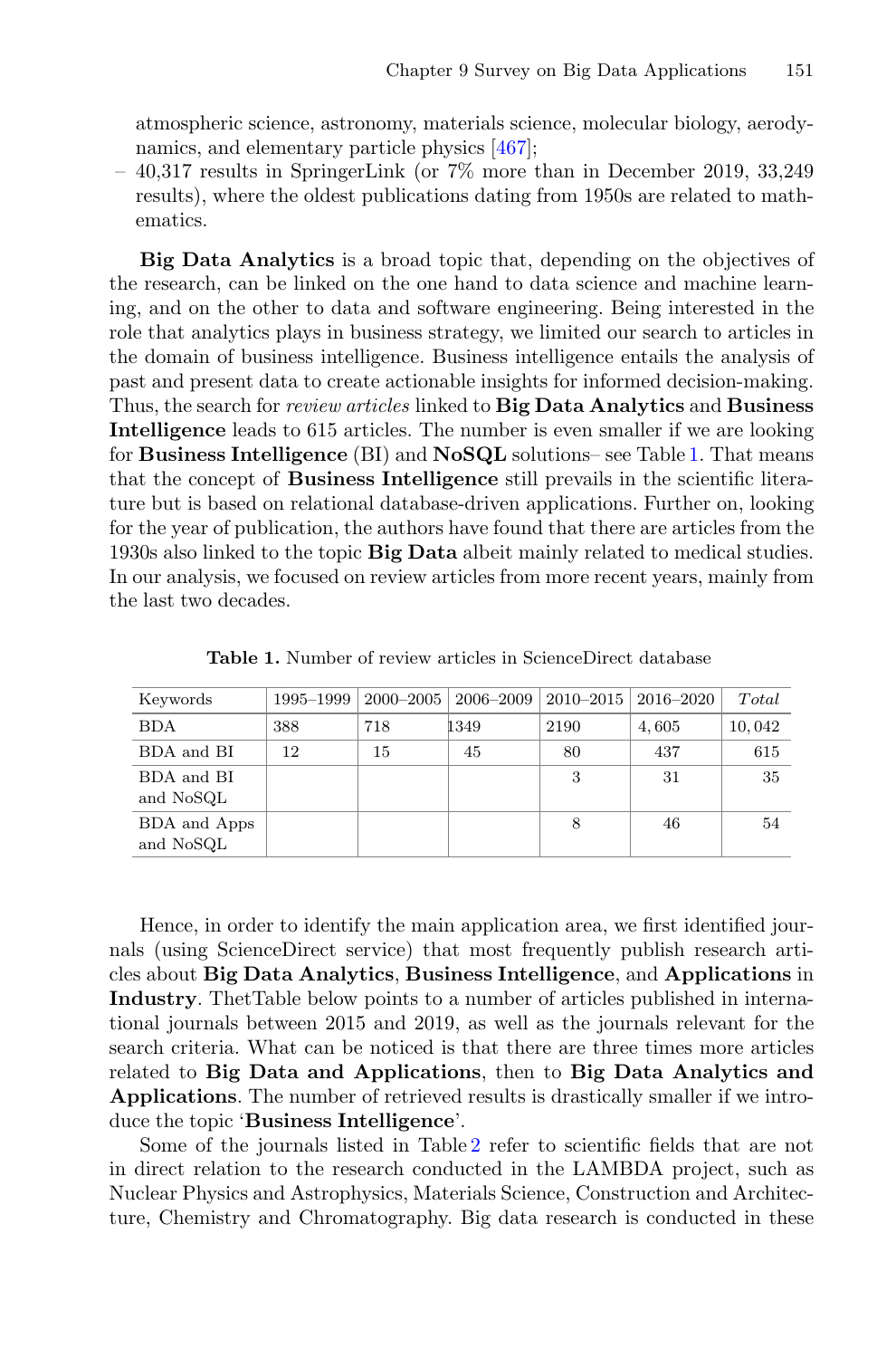| 'Big Data' and<br>'Application'<br>(128, 033)                        | Neurocomputing, Journal of Cleaner Production, Procedia<br>Computer Science, IFAC Proceedings Volumes, Expert<br>Systems with Applications, Physica A: Statistical Mechanics<br>and its Applications, Sensors and Actuators B: Chemical,<br>Journal of Chromatography A, Nuclear Physics B, European<br>Journal of Operational Research |
|----------------------------------------------------------------------|-----------------------------------------------------------------------------------------------------------------------------------------------------------------------------------------------------------------------------------------------------------------------------------------------------------------------------------------|
| 'Big Data' and<br>'Industry' $(59,734)$                              | Journal of Cleaner Production, Future Generation Computer<br>Systems, Energy Policy, Journal of Membrane Science,<br>Expert Systems with Applications, Procedia Computer<br>Science, Journal of Banking and Finance, Research Policy,<br>European Journal of Operational Research                                                       |
| 'Big Data<br>Analytics' and<br>'Applications'<br>(41, 031)           | Journal of Cleaner Production, Future Generation Computer<br>Systems, Neurocomputing, Journal of Chromatography A,<br>IFAC Proceedings Volumes, Physica A: Statistical Mechanics<br>and its Applications, Sensors and Actuators B: Chemical,<br>Analytica Chimica Acta, Journal of Membrane Science,<br>Nuclear Physics B               |
| 'Big Data<br>Analytics' and<br>'Business<br>Intelligence'<br>(3,539) | Future Generation Computer Systems, Procedia Computer<br>Science, Technological Forecasting and Social Change,<br>Expert Systems with Applications, Decision Support<br>Systems, IFAC Proceedings Volumes, Accounting,<br>Organizations and Society                                                                                     |

<span id="page-3-0"></span>**Table 2.** Journals that match the search criteria

disciplines and there is a need for enhanced statistical algorithms, modeling and simulation approaches; however, these scientific areas are currently beyond the scope of our research and will not be discussed in the following sections.

**Trends:** Detailed analysis of the retrieved surveys on **BDA and Apps and NoSQL** (54 papers) showed that there is a shift of focus from operational data management systems, data-warehouses and business intelligent solutions (present for instance in Finance and Insurance domain in 1990s) [336] to parallel and distributed computing [478], as well as scalable architectures [187] for storing and processing data in the cloud ("Analytics in Cloud" [368]). Emerging paradigms such as the Internet of Things  $[120,369]$  and blockchain additionally influence cloud computing systems [157]. Interconnected technologies like RFID (Radio Frequency IDentification) and WSAN (Wireless Sensor and Actor Networks) enabled development of smart environments [122] that will be explored further in subsequent sections. Wide availability of cheap processing power and vast amounts of data in recent years have enabled impressive breakthroughs in machine learning [123,178,269], semantic computing [222,316], artificial neural networks and multimodal affective analytics [400].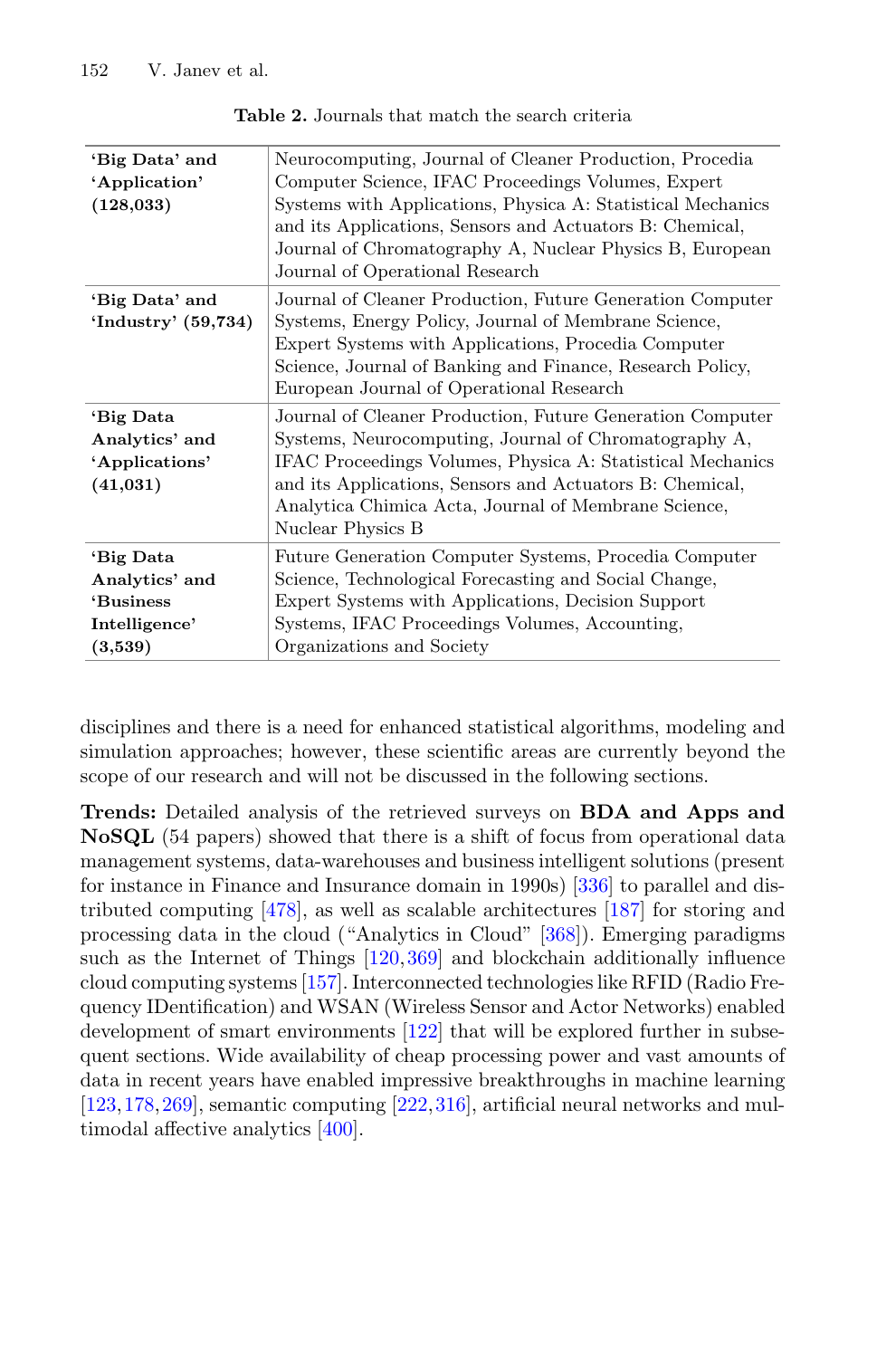## <span id="page-4-0"></span>**3 Big Data Analytics in Industrial Sectors**

The analysis presented in this section examines the BDA-driven applications in sectors spanning healthcare, transport, telecommunications, energy production and smart grids, energy consumption and home automation, finance, media, e-Government [220] and other public utilities. The research was motivated by the needs of the Mihajlo Pupin Institute to innovate the existing product portfolio that is currently mainly focused on building advanced analytical services for control, monitoring and management of large facilities, for instance from the transport and the energy sector.

#### **Healthcare and Pharma**

**Healthcare and Data Engineering.** Advances in Internet of Things (IoT) and sensor devices have enabled integrated data processing from diverse healthcare data sources in a real-time manner [339]. In addition to existing sources (Electronic Health Record and Clinical reports), healthcare providers can use new data sources such as social media platforms, telematics, and wearable devices in order to personalize treatment plans. However, healthcare organizations face unique challenges when it comes to developing and implementing the smart health concept [11] based on using a remote cloud server with powerful computing capabilities. Besides taking into account the 3Vs (volume, velocity and variety) that raise issues related to scalability, efficiency, speed, transparency, availability, reliability, security, and others, the veracity dimension is very important because the value of health information is directly dependent on the ability to determine the quality of the data in question (accuracy, correctness, reliability). Hence, fog-enabled smart health solutions are proposed where fog nodes create a heterogeneous fog network layer and complement a portion of computation and storage of the centralized cloud server [421].

**Personalized medicine** is an approach to the practice of medicine that uses information about a patient's unique genetic makeup and environment to customize their medical care to fit their individual requirements. Recently, epigenetics has grown in popularity as a new type of science that refers to the collection of chemical modifications to the DNA and chromatin in the nucleus of a cell, which profoundly influence the functional output of the genome. The identification of novel individual epigenetic-sensitive trajectories at the single cell level might provide additional opportunities to establish predictive, diagnostic and prognostic biomarkers as well as drug targets [386]. Based on emerging trends, patient care can be improved in many ways including using:

– modern healthcare applications that almost every smartphone possesses like Apple Health<sup>[5](#page-4-1)</sup>, Google Health<sup>[6](#page-4-2)</sup> or Samsung Health<sup>[7](#page-4-3)</sup> are used for spotting trends and patterns;

<span id="page-4-1"></span> $^5$ [https://www.apple.com/ios/health/.](https://www.apple.com/ios/health/)

<span id="page-4-2"></span> $6 \text{ https://health.google/}.$ 

<span id="page-4-3"></span><sup>7</sup> [https://www.samsung.com/global/galaxy/apps/samsung-health/.](https://www.samsung.com/global/galaxy/apps/samsung-health/)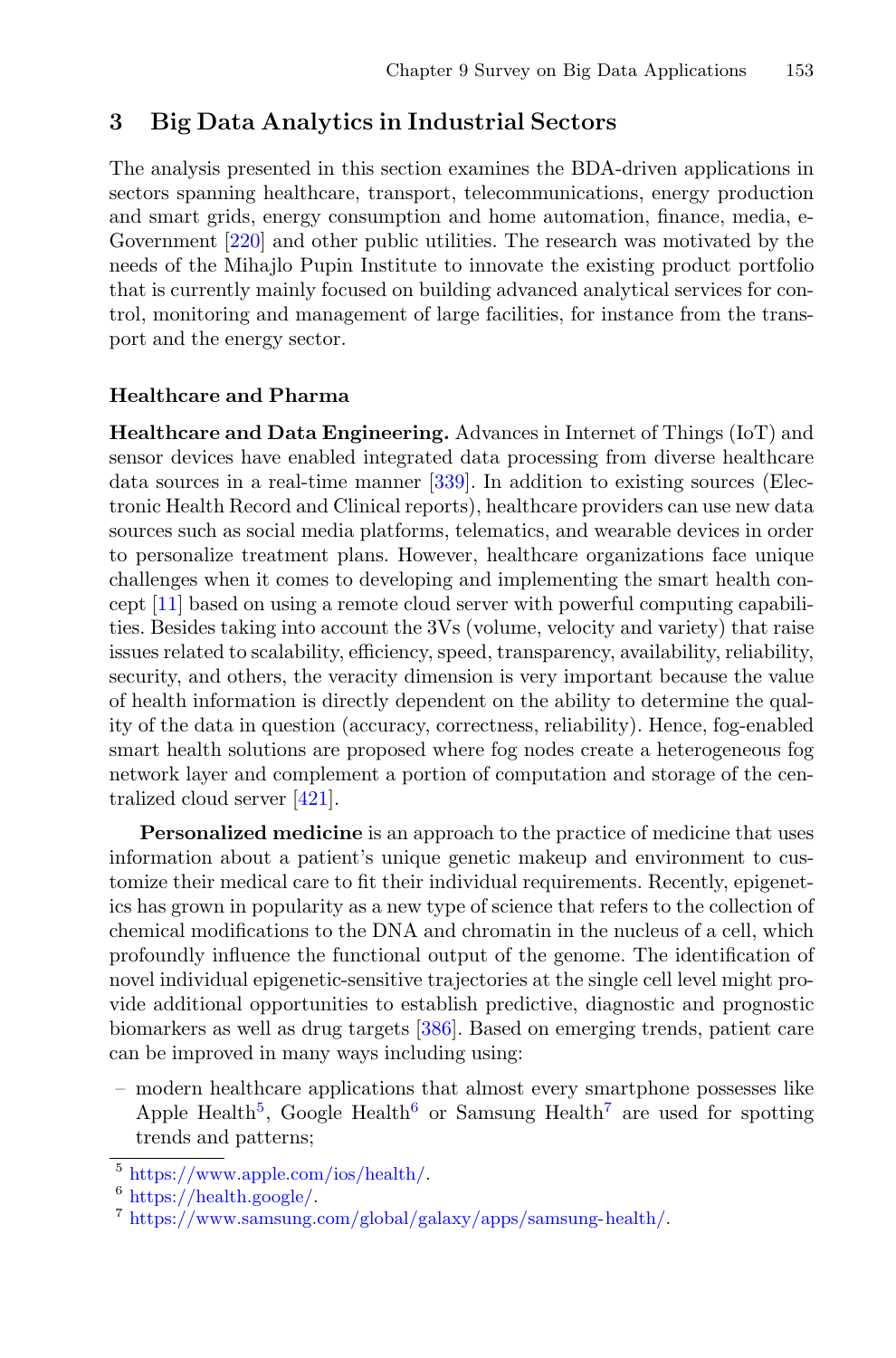- the data obtained by wireless body area networks, implemented with adequate permissions by the user (WBANs) can be integrated (with clinical trials, patient records, various test results and other similar data) and analysed in order to improve the effectiveness of medical institutions and to aid doctors in their decision making;
- advanced data management and processing (patient similarity, risk stratification, and treatment comparison [345]) for better prescription recommendations and optimizations of the drug supply chain, which results in cutting losses and increasing efficiency.

Over the years, the role of Artificial Intelligence in medicine has become increasingly important, for instance for image processing and diagnosis purposes. Also deep-learning neural networks have proved very useful for extracting associations between a patient's condition and possible causes. To summarize opportunities and challenges of using innovative big data tools in healthcare, we point in Table [2](#page-3-0) to the COVID-19 outbreak that occurred this year (Table [3\)](#page-5-0).

| Description    | The outbreak of the 2019 novel coronavirus disease (COVID-19) has<br>caused more than 5 million people to be infected and hundred of<br>thousands of deaths. In the fight against the disease, almost all<br>countries in the world have taken radical measures utilizing big data<br>technologies. $[485]$                                                                                                                                                                                                                                                                         |
|----------------|-------------------------------------------------------------------------------------------------------------------------------------------------------------------------------------------------------------------------------------------------------------------------------------------------------------------------------------------------------------------------------------------------------------------------------------------------------------------------------------------------------------------------------------------------------------------------------------|
| Key challenges | - Integration of heterogeneous data, which requires governments,<br>businesses, and academic institutions to jointly promote the<br>formulation of relevant policies<br>- Rapid collection and aggregation of multi-source big data<br>- GIS technologies for rapid visualization of epidemic information<br>- Spatial tracking of confirmed cases and estimation of population<br>flow<br>- Prediction of regional transmission, spatial segmentation of the<br>epidemic risk and prevention level<br>- Balancing and management of the supply and demand of material<br>resources |
|                |                                                                                                                                                                                                                                                                                                                                                                                                                                                                                                                                                                                     |

<span id="page-5-0"></span>**Table 3.** Case study: coronavirus disease 2019 (COVID-19)

<https://coronavirus-monitor.com/> (checked 22/05/2020).

**Pharma.** New trends in pharmaceutical research (such as genomic computing [370]) make the process of discovering disease patterns, early epidemic and pandemic detection and forecasting much easier. Das, Rautaray and Pandey [96] outline the general potential uses of big data in medicine like heart attack prediction, brain disease prediction, diagnosis of chronic kidney disease, analysing specific disease data, tuberculosis prediction, early hearth stage detection, HIV/AIDS prediction and some general aspects like disease outbreak and disease outcome prediction. Lee and Yoon [275] discuss some technical aspects of big data applications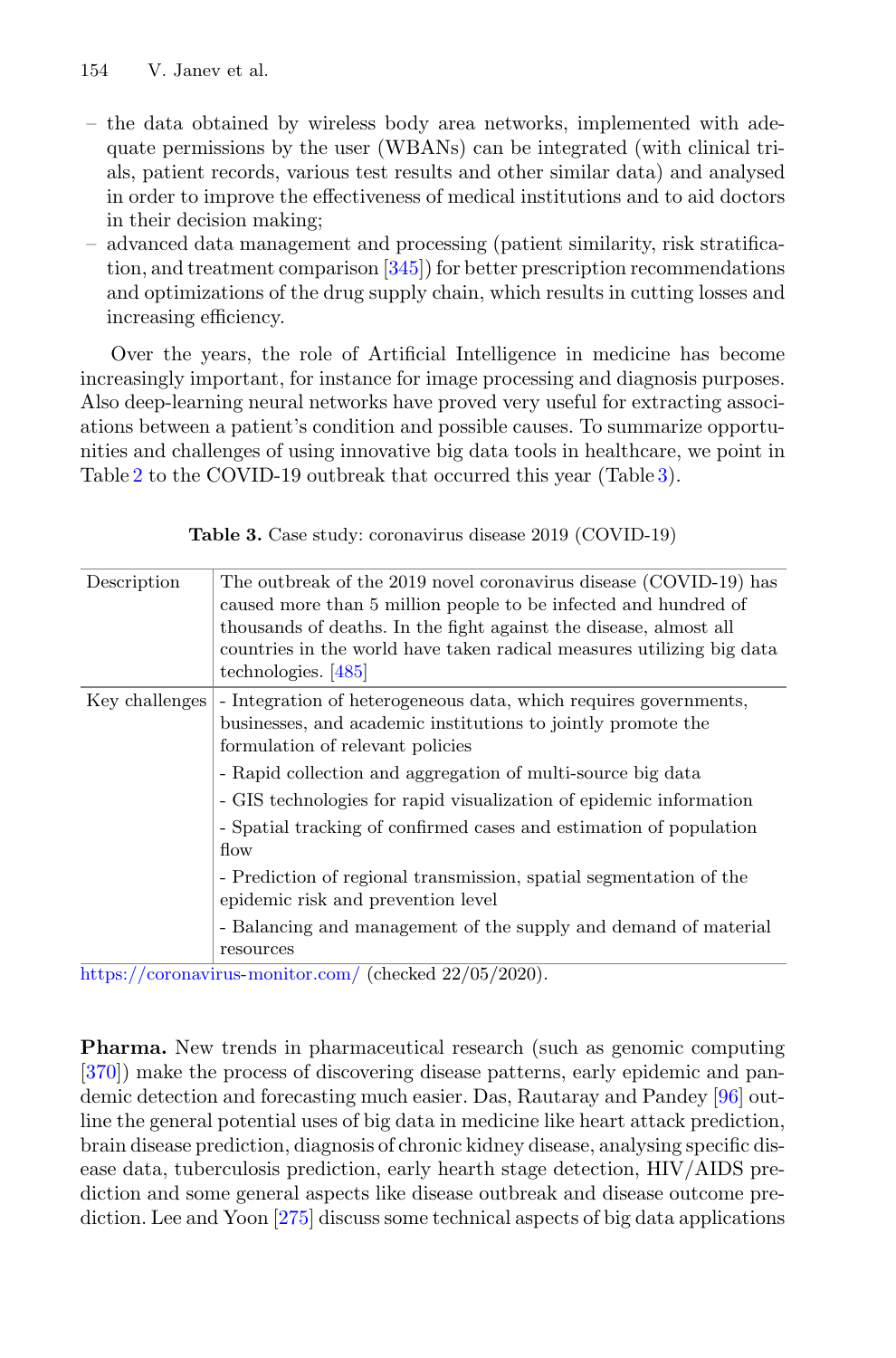in medicine like missing values, the effects of high dimensionality, and bias control. Ristevski and Chen [374] mention privacy and security on the topic of big data in healthcare, while Tafti [420] offers an open source toolkit for biomedical sentence classification. Modern concepts relating to mobile health are discussed in [214] with Bayne [32] exploring big data in neonatal health care.

#### **Transportation and Smart Cities**

As suggested in Chap. [1,](http://dx.doi.org/10.1007/978-3-030-53199-7_1) Smart Transportation is one of the key big data vertical applications besides Healthcare, Government, Energy and Utilities, Manufacturing and Natural Resources, Banking and Insurance, the Financial industry, Communications and Media, Environment and Education. The collection of related articles to this topic is possibly the largest of all applications. Zhang [483] offers a methodology for fare reduction in modern traffic congested cities, Liu [285] discusses the Internet of Vehicles, Grant-Muller [165] talks about the impacts that the data extracted from the transport domain has on other spheres, Torre-Bastida [429] talks about recent advances and challenges of modern big data applications in the transportation domain, while Imawan [211] analyses the important concept of visualization in road traffic applications. Also related, Ghofrani [154] surveys big data applications for railways, Gohar [158] discusses data-driven modelling in intelligent transportation systems, and Wang [454] attempts fuzzy control applications in this domain. Herein, we will discuss route planning applications and future challenges related to self-driving cars and user behaviour analysis.

**Route Planning Applications.** Using Global Positioning System (GPS) data, for instance, a large number of smartphone users benefit from the routing system by receiving information about the shortest or fastest route between two desired points. Some applications like Waze rely on direct user inputs in order to locate closed-off streets, speed traps etc. but at its most rudimentary level, this approach can work with just raw GPS data, calculating average travel times per street segments, and thus forming a live congestion map. Of course, such a system would be of no benefit to end users if it were not precise, but since the aggregated results that are finally presented are obtained based on many different sources, classifying this as a big data processing task, the data uncertainty is averaged out, an accurate results tend to be presented. In order to provide a quick response, geo-distributed edge devices also known as *edge servers* are used that can form an edge cloud for providing computation, storage and networking resources to facilitate big data analytics around the point of capture [91].

**Self-driving cars** rely on vast amounts of data that are constantly being provided by its users and used for training the algorithms governing the vehicle in auto-pilot mode. Holding on to the automation aspect, big data processing in the transportation domain could even be used to govern traffic light scheduling, which would have a significant impact on this sector, at least until all vehicles become autonomous and traffic lights are no longer required.

**User Behaviour Analysis.** Furthermore, the transportation domain can be optimized using adequate planning obtained from models with data originating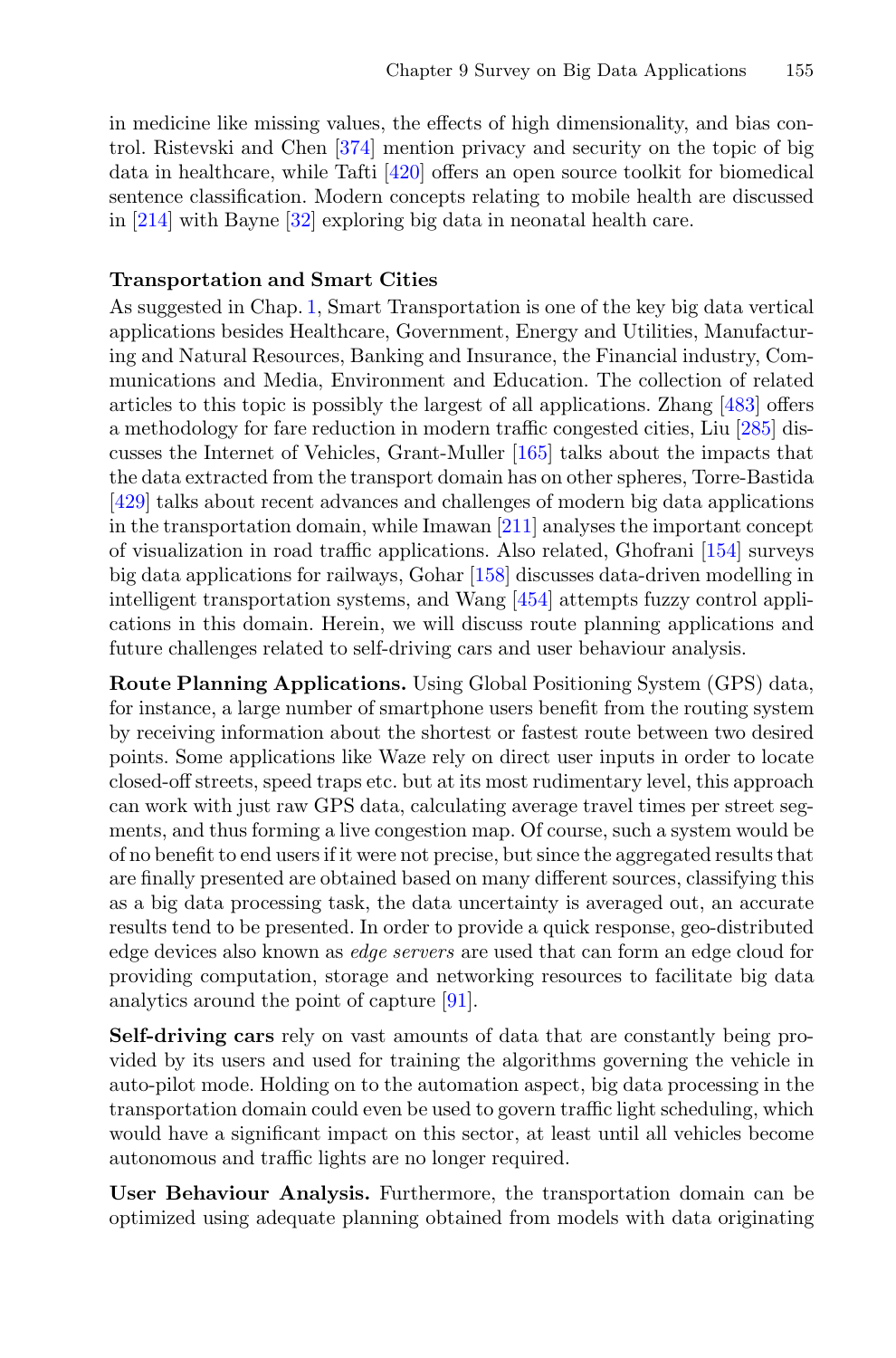from user behaviour analysis. Ticketing systems in countries with high population density or frequent travellers where reservations have to be made, sometimes, a few months in advance, rely on machine learning algorithms for predictions governing prices and availability. Patterns discovered from toll collecting stations and border crossings can be of huge importance when planning the duration of one's trip and optimizing the selected route.

## **Energy Production and Smart Grids**

**Energy Production.** The energy sector has been dealing with big data for decades, as tremendous amounts of data are collected from numerous sensors, which are generally attached to different plant subsystems. Recently, modern big data technologies have also been applied to plant industry such as oil and gas plants, hydro, thermal and nuclear power plants, especially in the context of improving operational performance. Thus, some of the applications of big data in the oil and gas industry [311] are analyzing seismic and micro-seismic data, improving reservoir characterization and simulation, reducing drilling time and increasing drilling safety, optimization of the performance of production pumps, improved petrochemical asset management, improved shipping and transportation, and improved occupational safety. Promising applications of big data technology in future nuclear fusion power plants are (1) data/plasma modeling in general [88], (2) real-time emergency planning [276], (3) early detection of accidents in reactors [290], etc. Related to hydro-power plants, many authors have discussed the use of IoT applications for measuring water supply (see Koo [260], Bharat [396] or Ku [418]). Zohrevand [490] talks about the application of Hidden Markov models for problem detection in systems for water supply.

**Smart Grids.** The smart grid (SG) is the next-generation power grid, which uses two-way flows of electricity and information to create a widely distributed automated energy delivery network [155]. The goal is to optimize the generation, distribution and consumption of electricity. In general, there are three main areas where data analytics have been applied:

- Ensuring smart grid stability, load forecast and prediction of energy demand for planning and managing energy network resources;
- Improving malfunction diagnosis, either on the production side (in plant facilities) or health state estimation, and identifying locations and forecasting future line outages in order to decrease the outage costs and improve system reliability;
- Profiling user behaviours to adjust individual consumption patterns and to design policies for specific users.

Smart metering equipment and sensors provide key insights into load distribution and profiles required by plant operators to sustain system stability. Predictive maintenance also plays a key role in smart grid upkeep since all segments are both critical and expensive, and any unplanned action cuts users from the electricity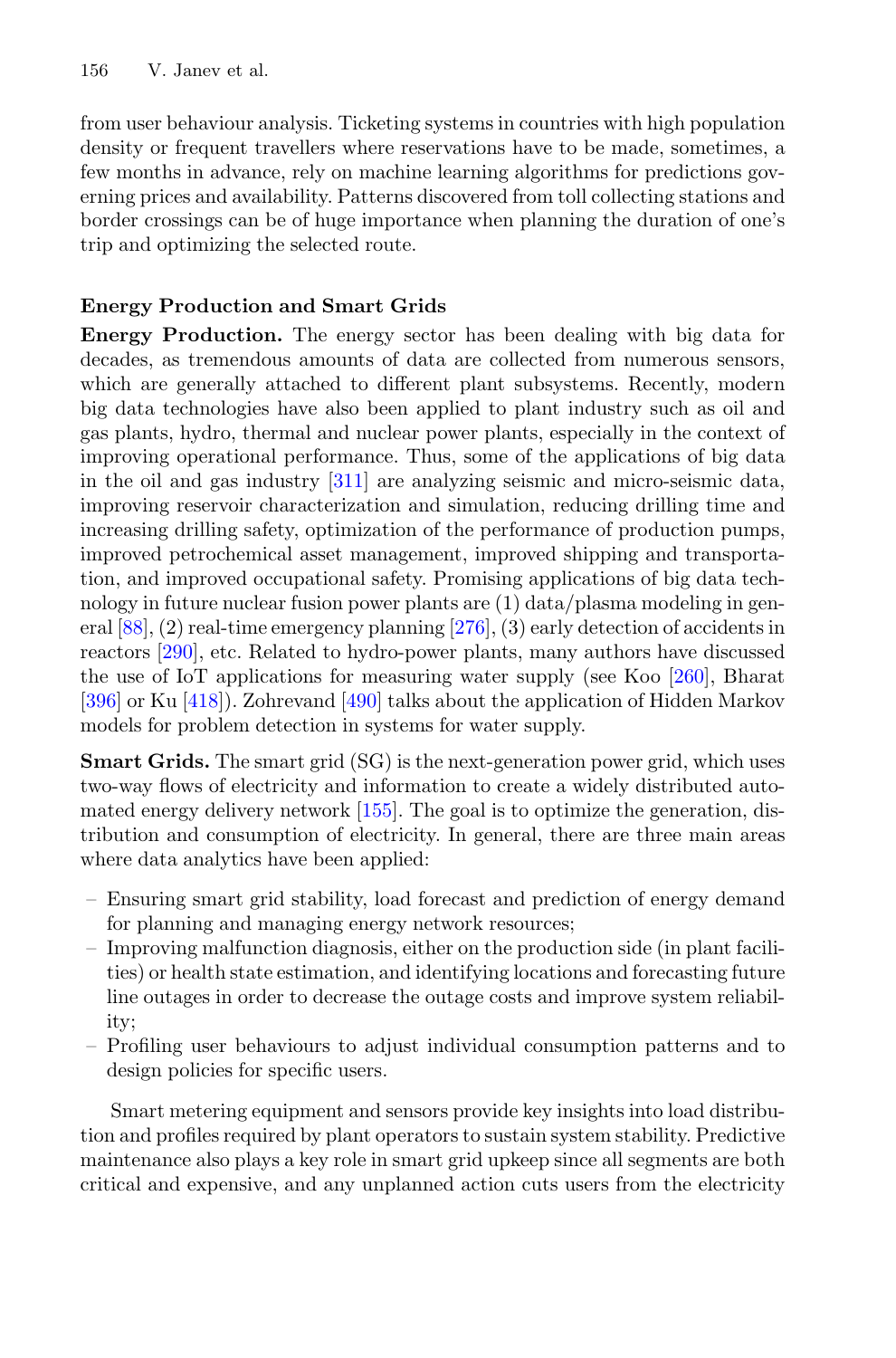supply upon which almost all modern devices rely to function. Analytics methodologies or algorithms used in these cases are: 1) statistical methods; 2) signal processing methodologies; 3) supervised regression forecasting (short and long-term forecasts); 4) clustering algorithms; 4) dimensionality reduction techniques; and 5) feature selection and extraction. Tu [431] and Ghorbanian [155] present a long list of various open issues and challenges in the future for smart grids such as

- lack of comprehensive and general standard, specifically concentrated on big data management in SGs;
- interoperability of smart devices dealing with massive data used in the SGs;
- the constraint to work with approximate analytics and data uncertainty due to the increasing size of datasets and real-time necessity of processing [354];
- security and privacy issues and the balance between easier data processing and data access control for big data analytics, etc.

More insight into potential applications of big data-oriented tools and analytical technologies in the energy domain are given in Chap. [10.](http://dx.doi.org/10.1007/978-3-030-53199-7_10)

#### **Energy Consumption and Home Automation**

An unavoidable topic when discussing big data applications, in general, is home automation. One of the challenges that the world is facing nowadays is reducing our energy consumption and improving energy efficiency. The Internet of Things, as a network of modern sensing equipment, plays a crucial role in home automation solutions that based on this data are capable of processing and providing accurate predictions, and energy saving recommendations. Home automation solutions provide optimal device scheduling to maximize comfort and minimize costs, and can even be extended from the operation aspect to planning and offering possible home adjustments or suggesting investments in renewable sources if the location being considered is deemed fit. Having smart appliances initially presented the concept of human-to-machine communication but, governed by big data processing, this concept has been further popularized with machine-to-machine communication where the human input is removed, resulting in less interference. Predictive maintenance and automatic fault detection can also be obtained from sensor data for both basic household appliances and larger mechanical systems like cars, motors, generators, etc. IoT applications require proper cloud frameworks [456]. Ge [151] presents a comprehensive survey of big data applications in the IoT sphere, Martis [300] introduce machine learning to the mix. Kumari [270] gives a survey but with the main focus on multimedia, and Kobusinska  $[248]$  talks about current trends and issues.

#### **Banking and Insurance**

Business intelligence tools have been used to drive profitability, reduce risk, and create competitive advantage since the 1990s. In the late 1990s, many banks and insurance companies started using machine learning techniques for categorizing and prioritizing clients, assessing the credit risk of individual clients or companies,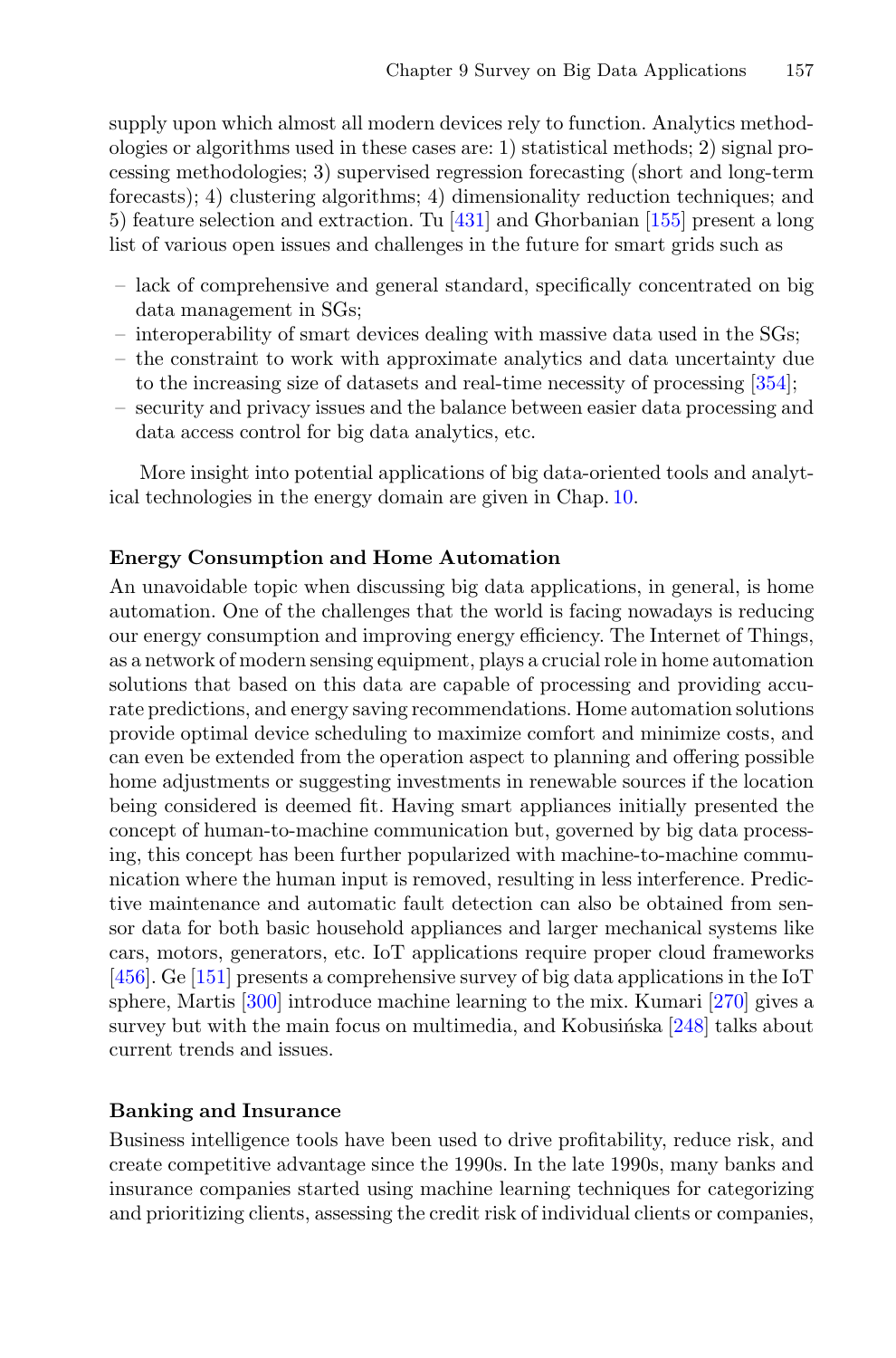and survival analysis, etc. As this industry generally adopts new technologies early on, thanks to advances in cognitive computing and artificial intelligence, companies can now use sophisticated algorithms to gain insights into consumer behavior. Performing inference on integrated data from internal and external sources is nowadays the key for detecting fraud and security vulnerabilities. Furthermore, novel approaches state that the applied machine learning can be supplemented with semantic knowledge, thus improving the requested predictions and classifications and enriching them with reasoning explanations that pure machine learning based deduction lacks [40]. Regarding other financial institutions, stock markets, for instance, are also a considerable use case for big data as the sheer volume and frequency of transactions slowly renders traditional processing solutions and computation methods obsolete. Finding patterns and surveilling this fast-paced process is key for proper optimization and scam prevention. Hasan [186] and Huang [204] offer concrete approaches like predicting market conditions by deep learning and applying market profile theory with Tian [427] discussing latency critical applications, Begenau [36] looking at the link between Big Data and corporate growth, and  $(Óskarsdóttir [492] placing an emphasis on data collected from social$ networks and mobile phones.

### **Social Networks and e-Commerce**

**Social Networks.** When considering big data applications, one cannot overlook the massive impact that the development of social networks like YouTube, Facebook and Twitter has had on digital media and e-commerce. Social networks provide a source of personalized big data suitable for data mining with several hundreds of thousands of new posts being published every minute. They are also excellent platforms for implementing big data solutions whether it be for advertising, search suggestions, post querying or connection recommendations. The social network structure has also motivated researchers to pursue alike architectures in the big data domain. From the related literature, Saleh [381] addresses challenges in social networks that can be solved with big data, Persico [352] gives a performance evaluation of Lambda and Kappa architectures, and Ghani [152] classifies analytics solutions in the big data social media domain.

**e-Commerce.** With all services available to web users, the wide variety of online shopping websites also presents a continuous source of huge volumes of data that can be stored, processed, analysed and inferred to create recommendation engines with predictive analytics. As a means to increase user engagement, multi-channel and cross-channel marketing and analysis are performed to optimize product presence in the media fed to the user. It is no accident that a certain advertisement starts to show right after a user has searched for that specific product category. Examining user behaviour patterns and tendencies allows for offer categorization in the best possible way so that the right offer is presented precisely when it needs to be, thus maximizing sale conversions. Data received from big data analysis can also be used to govern product campaigns and loyalty programs. However, content recommendations (inferred from big data sources) in this domain are not only related to marketing and sales but are also used for proper display of information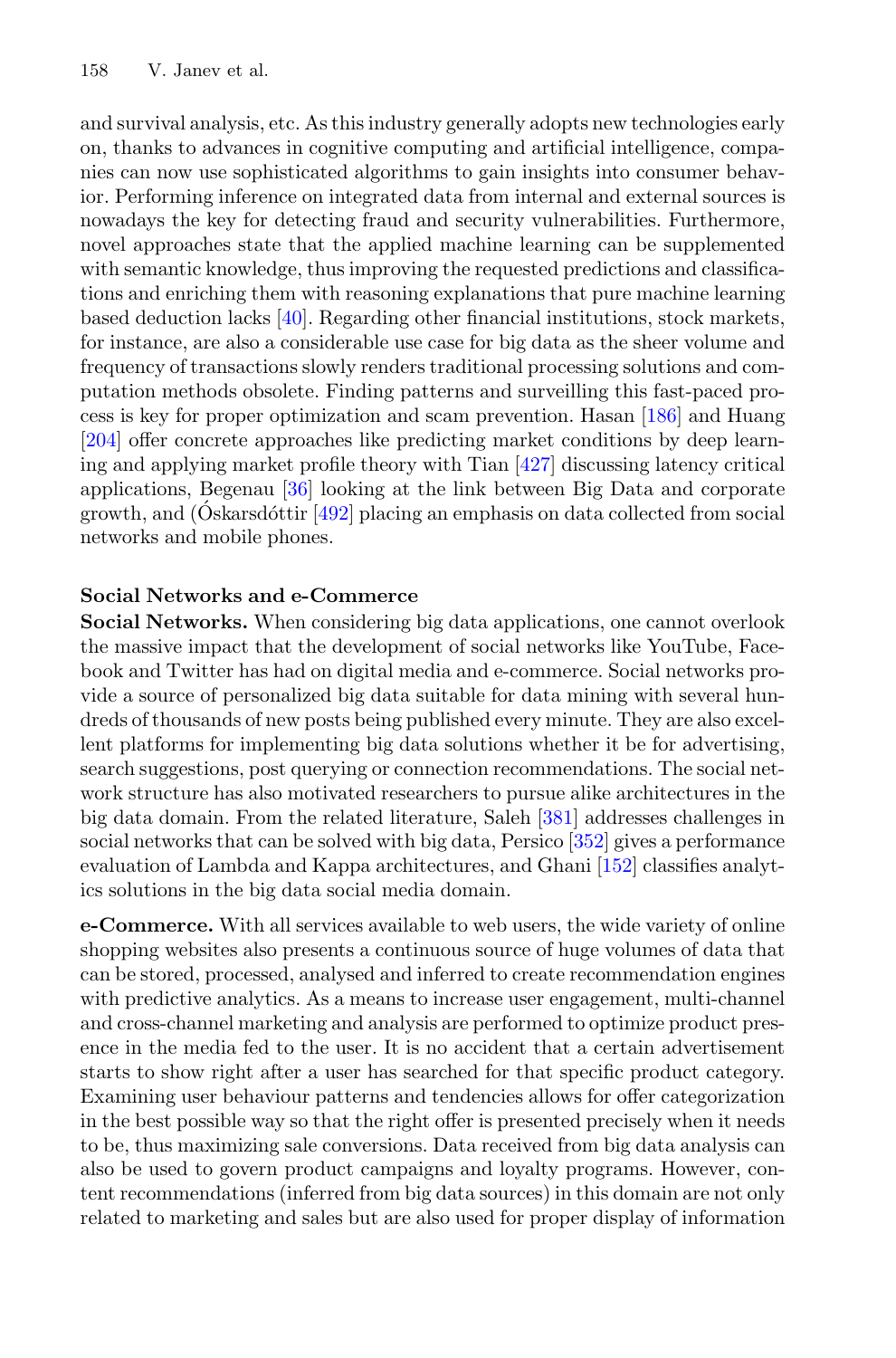relating to the user. Some search engines companies have even publicly stated that their infrastructure relies on big data architecture, which is not surprising considering the amount of data that needs to be processed.

#### **Environment Monitoring**

Environmental monitoring involves the collection of one or more measurements that are used to assess the status of an environment. Advances in remote sensing using satellite and radar technologies have created new possibilities in oceanography, meteorology, forestry, agriculture and construction (urban planning). Environmental remote sensing can be subdivided into three major categories based on the distance between the sensor and the area being monitored [139]. The first category, satellite-based measurement systems, is primarily employed to study the Earth and its changing environment. The most valuable source of data from this category is the Landsat, a joint satellite program of the USGS and NASA, that has been observing the Earth continuously from 1972 through to the present day. More than [8](#page-10-0) million images  $[207]$  are available via the NASA website<sup>8</sup> and Google Earth Engine Data Catalog [9](#page-10-1). Additionally, the Earth observation mission from the EU Copernicus Programme produces 12 terabytes of daily observations (optical imagery at high spatial resolution over land and coastal waters) each day that can be freely accessed and analysed with DIAS, or Data and Information Access Services<sup>[10](#page-10-2)</sup>.

The second major category of remote sensing encompasses aircraft-borne instruments, for instance, the light detection and ranging (LIDAR) systems that permit better monitoring of important atmospheric species such as ozone, carbon monoxide, water vapor, hydrocarbons, and nitrous oxide as well as meteorological parameters such as atmospheric density, pressure, and temperature [139].

Ground-based instruments (e.g. aerosols measurement instruments) and Wireless Sensor Networks (WSN) [397] are the third major category for outdoor monitoring technologies that create new opportunities to monitor farms and rain forests, cattle, agricultural (soil moisture), water quality, volcanic eruptions and earth-quakes, etc.

The table below points to some social-economic and natural environment applications enabled by big data, IoT and remote sensing (Table [4\)](#page-11-0).

#### **Natural Disasters, Safety and Security**

The application of big data analytics techniques is specially important for the Safety and Security industry as it can extract hidden value (e.g. early warning, triggers, predictions) from security-related data, derive actionable intelligence, and propose new forms of surveillance and prevention. Additionally, the number of connected devices is expected to rapidly increase in the coming years with the use of AI-defined 5G networks [477]. **Natural Disasters.** Due to changing climatic

<span id="page-10-0"></span><sup>8</sup> [https://landsat.gsfc.nasa.gov.](https://landsat.gsfc.nasa.gov)

<span id="page-10-1"></span> $^{9}$ [https://developers.google.com/earth-engine/datasets/catalog.](https://developers.google.com/earth-engine/datasets/catalog)

<span id="page-10-2"></span><sup>10</sup> [https://www.copernicus.eu/en/access-data/dias.](https://www.copernicus.eu/en/access-data/dias)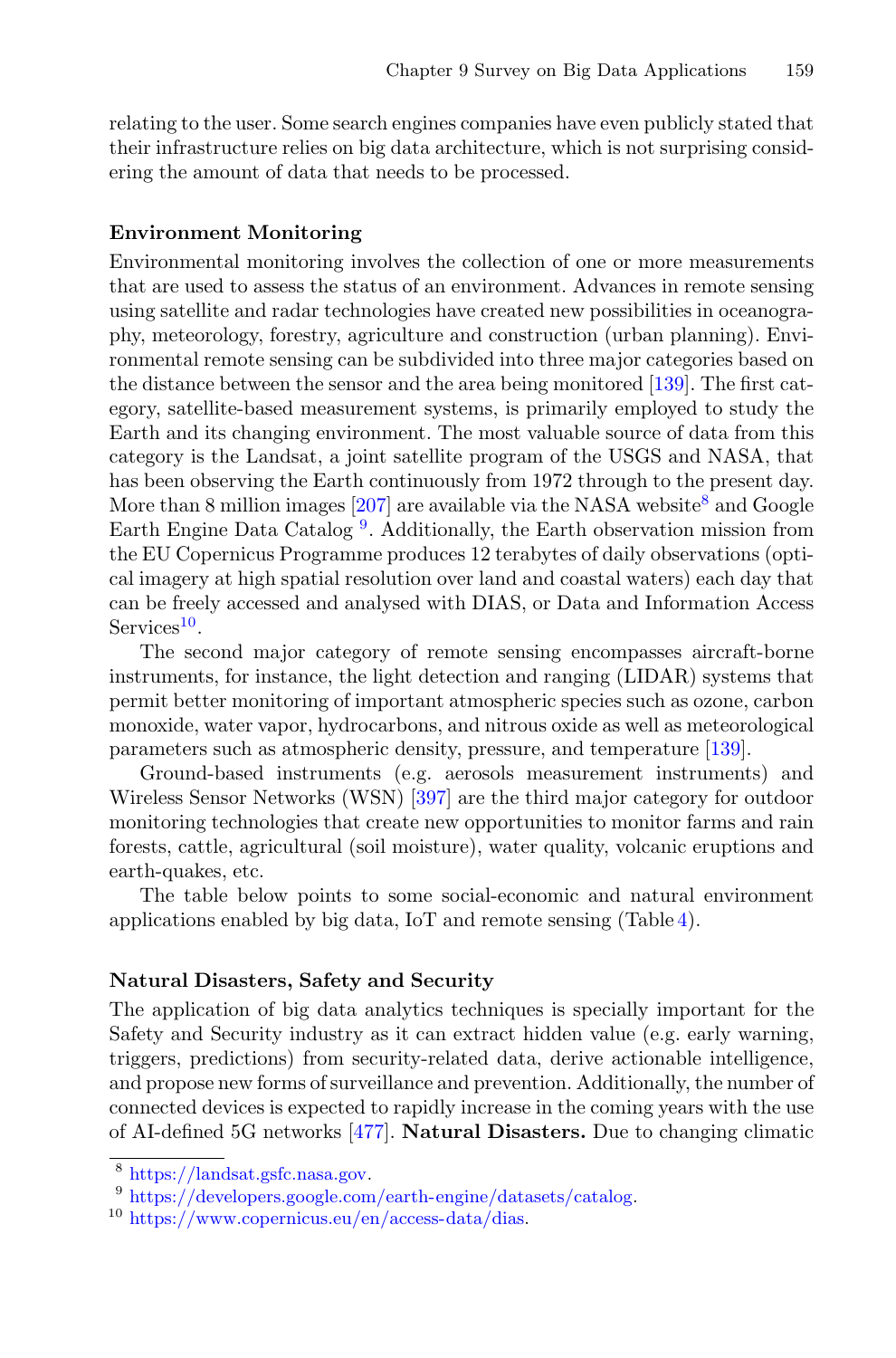| Smart<br>farming         | Big data research in Smart Farming is still in an early development<br>stage. Challenges foreseen are related both to technical and<br>organizational issues. Technical challenges include the automation of<br>the data acquisition process, the availability and quality of the data,<br>and the semantic integration of these data from a diversity of sources<br>(information on planting, spraying, materials, yields, in-season)<br>imagery, soil types, weather, and other practices). Although, from a<br>business perspective, farmers are seeking ways to improve profitability<br>and efficiency, there are challenges related to the governance (incl.<br>data ownership, privacy, security) and business models for integration<br>of the farms in the entire food supply chain [469] |
|--------------------------|----------------------------------------------------------------------------------------------------------------------------------------------------------------------------------------------------------------------------------------------------------------------------------------------------------------------------------------------------------------------------------------------------------------------------------------------------------------------------------------------------------------------------------------------------------------------------------------------------------------------------------------------------------------------------------------------------------------------------------------------------------------------------------------------------|
| Rainforest<br>monitoring | The contribution of the world's rainforests to the reduction of the<br>impact of climate change is well-known to environment scientists,<br>therefore projects have been started to integrate various low-cost<br>sensors for measuring parameters such as humidity, temperature, total<br>solar radiation (TSR), and photosynthetically active radiation (PAR)<br> 68                                                                                                                                                                                                                                                                                                                                                                                                                             |
| Biodiversity<br>planning | - Machine learning and statistical algorithms have proved to be useful.<br>for the prediction of several numeric target attributes simultaneously,<br>for instance, to help natural resource managers to assess vegetation<br>condition and plan biodiversity conservation [249]                                                                                                                                                                                                                                                                                                                                                                                                                                                                                                                   |

<span id="page-11-0"></span>**Table 4.** Environment monitoring applications (examples)

conditions, natural disasters such as floods, landslides, droughts, earthquakes are nowadays becoming common events. These events create a substantial volume of data that needs to be processed in real time and thus avoid, for instance, suffering and/or death of the people affected. Advancements in the field of IoT, machine learning, big data, remote sensing, mobile applications can improve the effectiveness of disaster management strategies and facilitate implementation of evacuation processes. The requirements faced by ICT developers are similar to those in the other domains already discussed

- the need to integrate multimodal data (images, audio, text from social sites such as Twitter and Facebook);
- the need to syncronize the activities of many stakeholders involved in four aspects of emergency (preparedness, response, mitigation and recovery);
- the need to install measuring devices for collecting and real-time analysis in order to understand changes (e.g. in water level, ocean waves, ground motions, etc);
- the need to visualize information;
- the need to communicate with people (first responders and/or affected people and track their responses and behaviour) or to alert officials to initiate rescue measures.

The global market offers a wide range of emergency solutions (in the form of web and/or mobile solutions) with intuitive mapping, live field monitor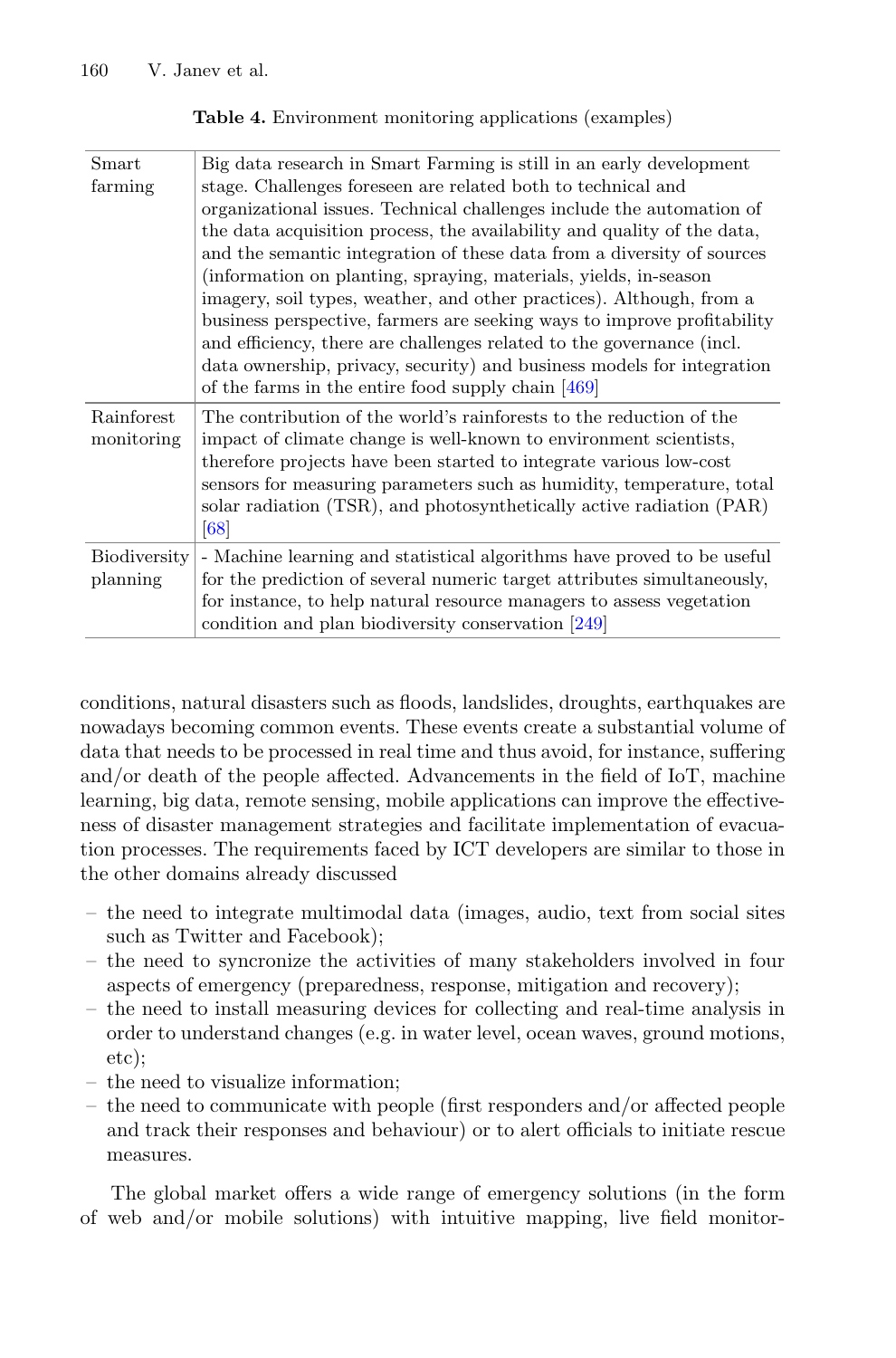ing and multimedia data sharing, such as  $CommandWear<sup>11</sup>, TRACmate<sup>12</sup>, and$  $CommandWear<sup>11</sup>, TRACmate<sup>12</sup>, and$  $CommandWear<sup>11</sup>, TRACmate<sup>12</sup>, and$  $CommandWear<sup>11</sup>, TRACmate<sup>12</sup>, and$  $CommandWear<sup>11</sup>, TRACmate<sup>12</sup>, and$ Track24[13](#page-12-2). However, the Linked Data principles and data management techniques discussed in the previous chapters can, to a considerable extend, facilitate integration and monitoring; see for instance the *Intelligent fire risk monitor based on Linked Open Data* [442].

**Safety and Security of Critical Infrastructures.** Big data processing is especially important for protecting critical infrastructures like airports, railway/metro systems, and power grids. Large infrastructures are difficult to monitor due to their complex layout and the variety of entities that they may contain such as rooms and halls of different sizes, restricted areas, shops, etc. In emergency situations, various control and monitoring systems, e.g. fire protection systems, heating, ventilation and air conditioning systems, evacuation and access control systems and flight information display systems among others, can send altogether thousands of events to the control room each second [309]. By streaming these lowlevel events and combining them in a meaningful way, increased situation awareness can be achieved. Using big data tools, stream processing solutions, complex event processing/event-condition-action (CEP/ECA) paradigm and combining events, state and emergency management procedures, a wide range of emergency scenarios and emergency procedures can be pre-defined. Besides processing the large amount of heterogeneous data extracted from multiple sources while considering the challenges of volume, velocity and variety, what is also challenging today is

- real-time visualization and subsequent interaction with computational modules in order to improve understanding and speed-up decision making;
- development of advanced semantic analytics and Machine Learning techniques for new pattern recognition that will build upon pre-defined emergency scenarios (e.g. based on rules) and generate new early warning procedures or reliable action plans.

#### **Telecommunications**

Following the already mentioned impact of using smart mobile phones as data sources, the telecommunications industry must also be considered when discussing big data. The 5th generation of cellular network (5G) that is now live in 24 markets (GSMA predicts that it will account for 20% of global connections by 2025) will provide real-time data collection and analysis and open possibilities for business intelligence and artificial intelligence-based systems.

Mobile, television and internet service providers have customer retention as their core interest in order to maintain a sustainable business. Therefore, in order to prevent customer churn, behaviour patterns are analysed in order to provide predictions on customers looking to switch their provider and allow the company to act in time and offer various incentives or contract benefits in due course.

<span id="page-12-0"></span>[http://www.commandwear.com/features/.](http://www.commandwear.com/features/)

<span id="page-12-1"></span> $^{12}$ [https://play.google.com/store/apps/details?id=com.gridstone.teamactivator.](https://play.google.com/store/apps/details?id=com.gridstone.teamactivator)

<span id="page-12-2"></span> $13 \text{ https://www.track24.com/smart24/}.$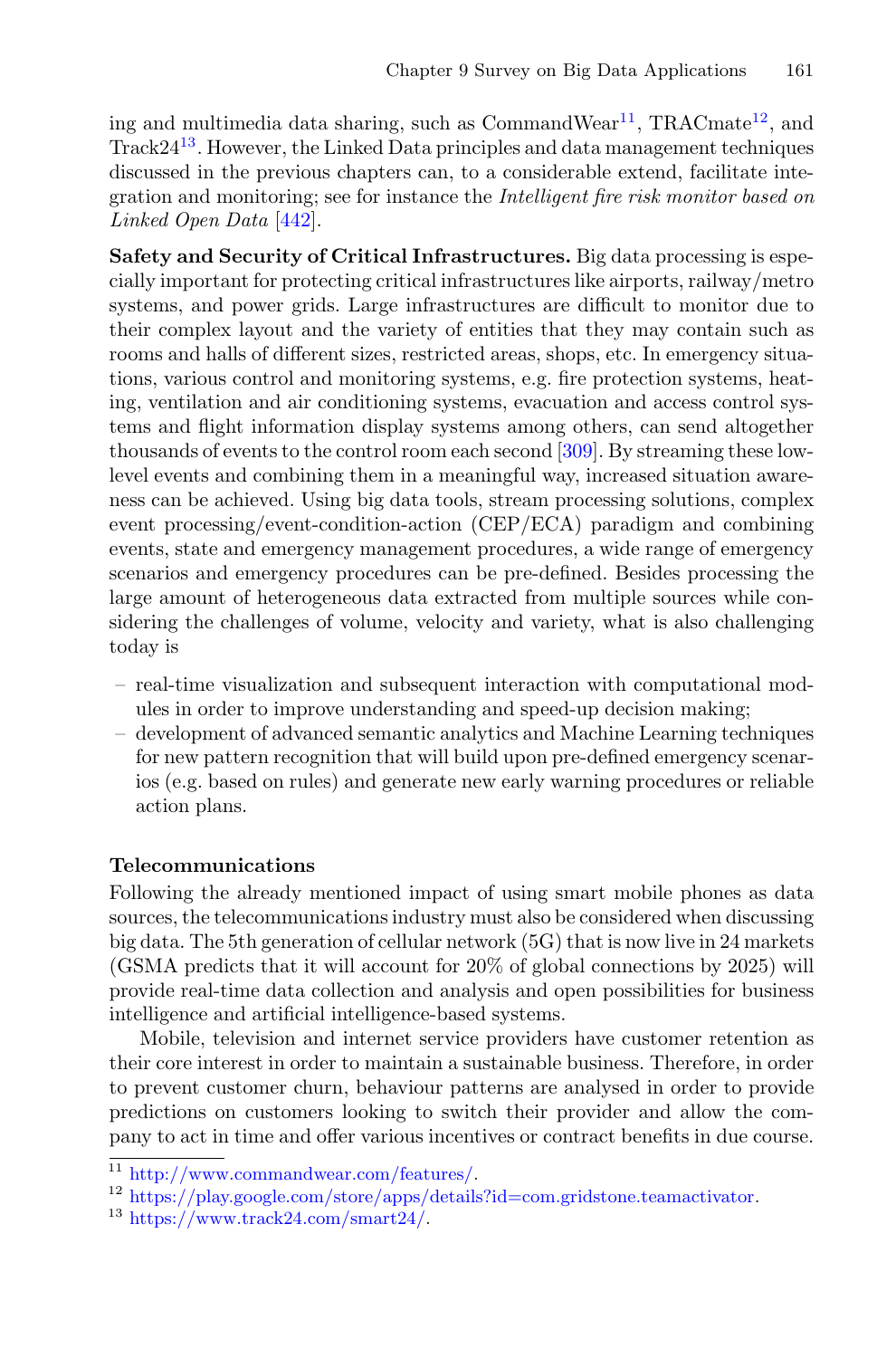Also, besides this business aspect, telecommunication companies using big data analytic solutions on data collected from mobile users can use the information generated in this way to assess problems with their network and perform optimizations, thus improving the quality of their service. Since almost all modern mobile phones rely on wireless 4G (and 5G in the years to come) networks to communicate when their users are not at home or work, all communication is passed through the data provider's services, and in processing this data still lie many useful bits of information as only time will tell what useful applications are yet to be discovered. Papers covering this aspect include Yazti [479] and He [191] outlining mobile big data analytics, while Amin [15] talks about preventing and predicting the mentioned phenomena of customer churn, and Liu [286] talks about collecting data from mobile (phone and wearable) devices.

## **Manufacturing**

Industry 4.0 is about automating processes, improving the efficiency of processes, and introducing edge computing in a distributed and intelligent manner. As discussed previously, more complex requirements are imposed in process operations while the process frequently forfeits robustness, complicating process optimization. In the Industry 4.0 era, smart manufacturing services have to operate over multiple data streams, which are usually generated by distributed sensors in almost real-time. Similarly to other industrial sectors, transforming plants into full digital production sites requires an efficient and flexible infrastructure for data integration and management connected to powerful computational systems and cognitive reasoning engines. Edge computing (distributing computing, storage, communication and control as close as possible to the mediators and objects at the edge) plays an important role in smart manufacturing. Data has to be transferred, stored, processed and transferred again back (bidirectional communications from machine to machine, machine to cloud and machine to gateway) to both users and providers in order to transmit the inferred knowledge from sensor data. In the layered infrastructure (see Fig. [2\)](#page-14-0), cognitive services have a central role and their design (selection of algorithms/models) depends on the problem in place, for instance

- Kumar [268] proposes using the MapReduce framework for automatic pattern recognition based on fault diagnosis in cloud-based manufacturing. Fault diagnosis significantly contributes to reduce product testing cost and enhances manufacturing quality;
- Vater [443] discusses how new technologies, such as IoT, big data, data analytics and cloud computing, are changing production into the next generation of industry.

In the smart manufacturing ecosystem, cognitive applications make use of process data (processed on the edge) and provide high level supervisory control and support the process operators and engineers. Data analytics and AI techniques are combined with digital twins and real-life feedback from the shop floor or production facility to improve the quality of products and processes. Example areas where semantic processing and artificial intelligence can advance this sector are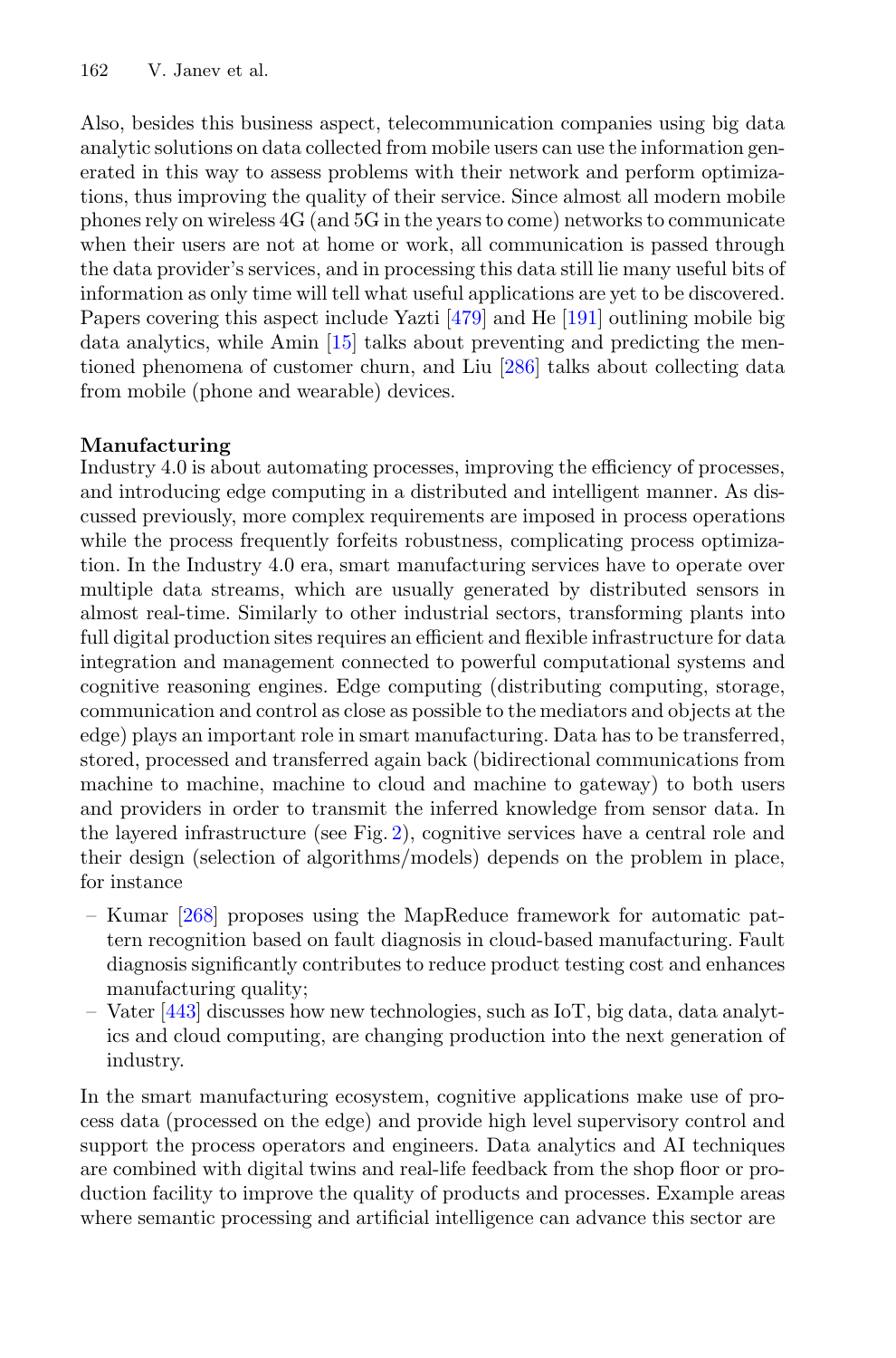

<span id="page-14-0"></span>**Fig. 2.** Multi-layered software architecture

- **Human-Computer Interaction.** In complex situations, operators and machines need to quickly analyze situations, communicate and cooperate with each other, coordinate emergency response efforts, and find reasonable solutions for emerging problems. In such situations, collaborative intelligence services are needed that require fewer human-driven decisions as well as easy-touse interfaces that accelerate information-seeking and human response. Interpretability and explainability are crucial for achieving fair, accountable and transparent (FAT) machine learning, complying with the needs and standards of the business sector.
- **Dynamic process adaptation.** Many industrial processes are hard to adapt to changes (e.g. related to status and availability of all relevant production resources, or in case of anomaly detection). This affects product quality and can cause damage to equipment and production lines. Hence, a semantic framework for storing contextual information and an explainable AI approach can be used for fine-tuning of process parameters to optimize environmental resources, fast reconfiguration of machines to adapt to production change, or advance fault diagnosis and recovery.

## **4 Conclusions**

This chapter presented applications of big data approaches in different sectors. Research into real-time data analytics by addressing the volume and velocity dimension of big data is a significant area in emerging smart grid technology, for